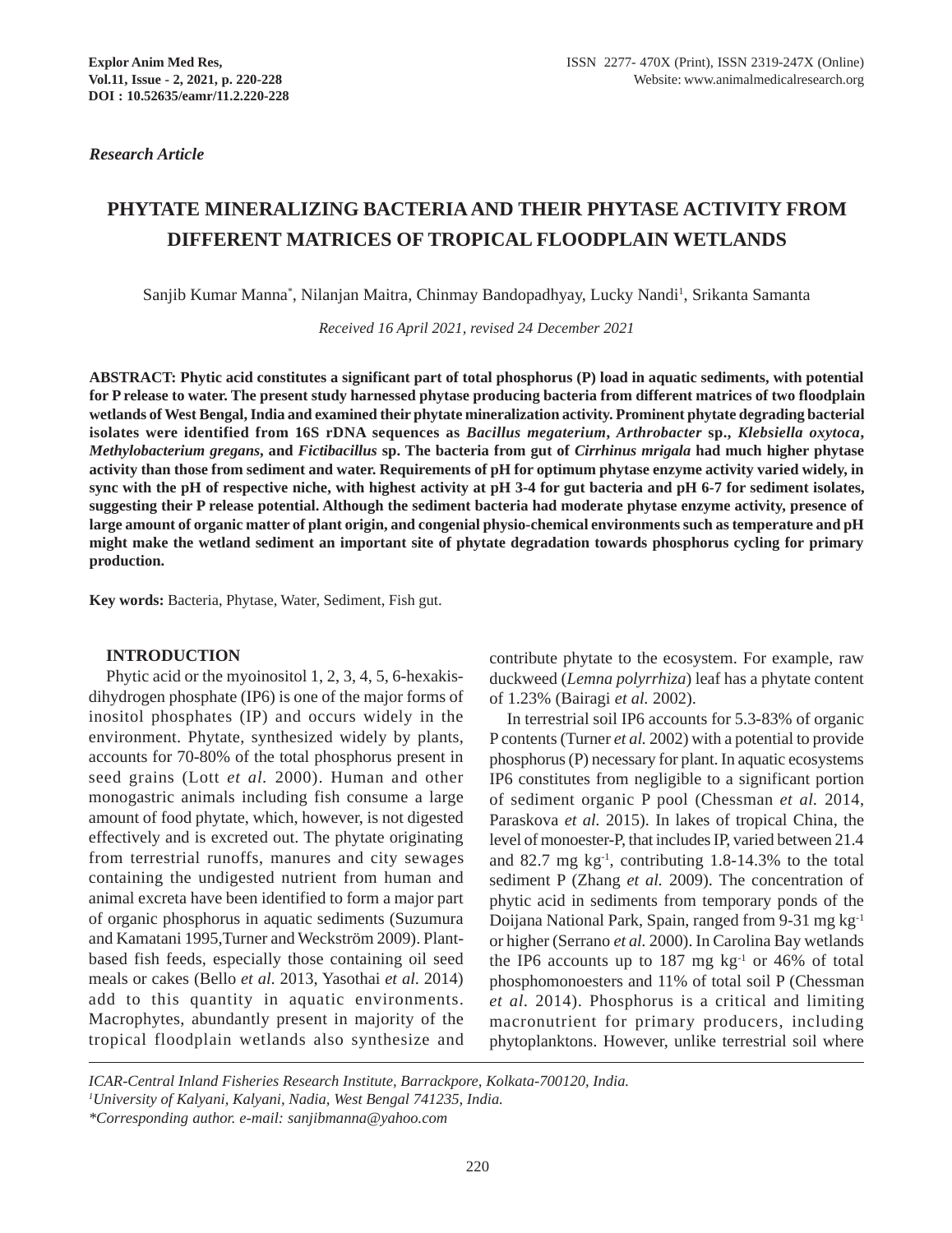IP may meet P requirements of plants, bioavailability of phytate-P in aquatic environments is debated with contradictory observations. Due to higher pH-dependent charge density phytate forms stronger complexes with iron hydroxide, other multivalent cations and humic substances that prevent its enzymatic hydrolysis (He *et al.* 2006). In lake sediments the half-life of clustered monoester-P is about 29 years (Reitzel *et al.* 2007), much higher than other common organic P species, making it a dominant organic P fraction in organic rich wetlands. Due to high degree of recalcitrance and longer environmental persistence, phytate has been argued as a P-specific paleoindicator in aquatic sediments (Turner and Weckström 2009). Phytate-P is generally considered refractory in nature (Reitzel *et al.* 2007). On the contrary, Zhu *et al.* (2013) reported bulk recovery of IP6 in the labile  $H_2O$ and  $\mathrm{NaHCO}_{_3}$  fractions suggesting its amicable nature for hydrolysis. In Tokyo Bay river and estuarine sediments, Suzumura and Kamatani (1995) estimated IP6 at the level of 0.07-0.66  $\mu$ mol P g<sup>-1</sup> which decreased to 0.01-0.1  $\mu$ mol  $P g^{-1}$  in coastal marine zones: this natural mobilization in marine environment matched with hydrolysis of IP in simulated marine sediments. Turner *et al.* (2006) recorded very low levels of IP6 in treatment wetlands and suggested its rapid degradation.

Phytase enzyme (myo-inositol hexaphosphate phosphohydrolase, E.C.3.1.3.8), responsible for hydrolysis of phytate to lower substituted inositol phosphates and orthophosphate, is synthesized by plants,

microorganisms and some animals (Gatlin *et al.* 2007). Several researchers have worked on soil microbial phytases (Powar and Jagannathan 1982, Greiner *et al.* 1993, Greiner *et al.* 1997), and their role in soil productivity improvement by realizing phytate P is well established (Singh *et al.* 2014). However, meagre studies have been conducted on phytate degradation in aquatic ecosystems and phytate degradation capability of aquatic microbes, especially from water and sediment. In a different perspective, phytase producing bacteria and yeast such as *Rhodococcus* sp., *Bacillus* spp., *Candida tropicalis* have been isolated from freshwater fish gut with major objective of their potential use in fish feed development (Khan *et al.* 2011, Khan and Ghosh 2012, Das and Ghosh 2014). The objective of our study was to examine diversity and phytate degradation ability of bacteria from different matrices of freshwater ecosystems with long term goal of enhancing P availability through microbial phytate degradation.

## **MATERIALS AND METHODS Study sites**

Water, sediment and fish samples were collected from two freshwater floodplain wetlands, namely, Akaipur (23°04'N, 88°43'E) and Bhomra (22°59'N, 88°38'E) wetlands located in rural West Bengal, India. These floodplain wetlands are closed ox-bow lakes with large detritus load that have greatly enriched the sediment with 5470-6040 mg total P kg-1 sediment. Sediment total

| <b>Isolate</b>    | <b>Isolation Source</b> | <b>Identification</b>    | <b>Closest type strain</b>                    | <b>Identity</b> | <b>Accession</b><br>number |
|-------------------|-------------------------|--------------------------|-----------------------------------------------|-----------------|----------------------------|
| APh1              | Akaipur sediment        | Bacillus megaterium      | Bacillus megaterium<br><b>ATCC 14581T</b>     | 100%            | ANNS00000000               |
| APh2              | Akaipur sediment        | Bacillus megaterium      | Bacillus megaterium<br><b>ATCC 14581T</b>     | 99%             | KM035406                   |
| BPh <sub>4a</sub> | Bhomra sediment         | Bacillus megaterium      | Bacillus megaterium<br><b>ATCC 14581T</b>     | 99%             | JQ965768                   |
| PhIn1             | Fish intestine          | Arthrobacter sp.         | Arthrobacter mysorens<br><b>DSM 12798T</b>    | 99%             | JX134618                   |
| PhIn2             | Fish intestine          | Klebsiella oxytoca       | Klebsiella oxytoca<br><b>ATCC 13182T</b>      | 99%             | <b>JX000001</b>            |
| PhIn3             | Fish intestine          | Arthrobacter sp.         | Arthrobacter mysorens<br><b>DSM 12798T</b>    | 99%             | KM035405                   |
| PhIn4             | Fish intestine          | Methylobacterium gregans | Methylobacterium gregans<br><b>DSM 19564T</b> | 99%             | JX134616                   |
| PhIn <sub>5</sub> | Fish intestine          | Fictibacillus sp.        | Bacillus sp. Ca7                              | 100%            | KM035407                   |

**Table 1. Identification of phytate mineralizing bacterial isolates from 16s rDNA sequence information.**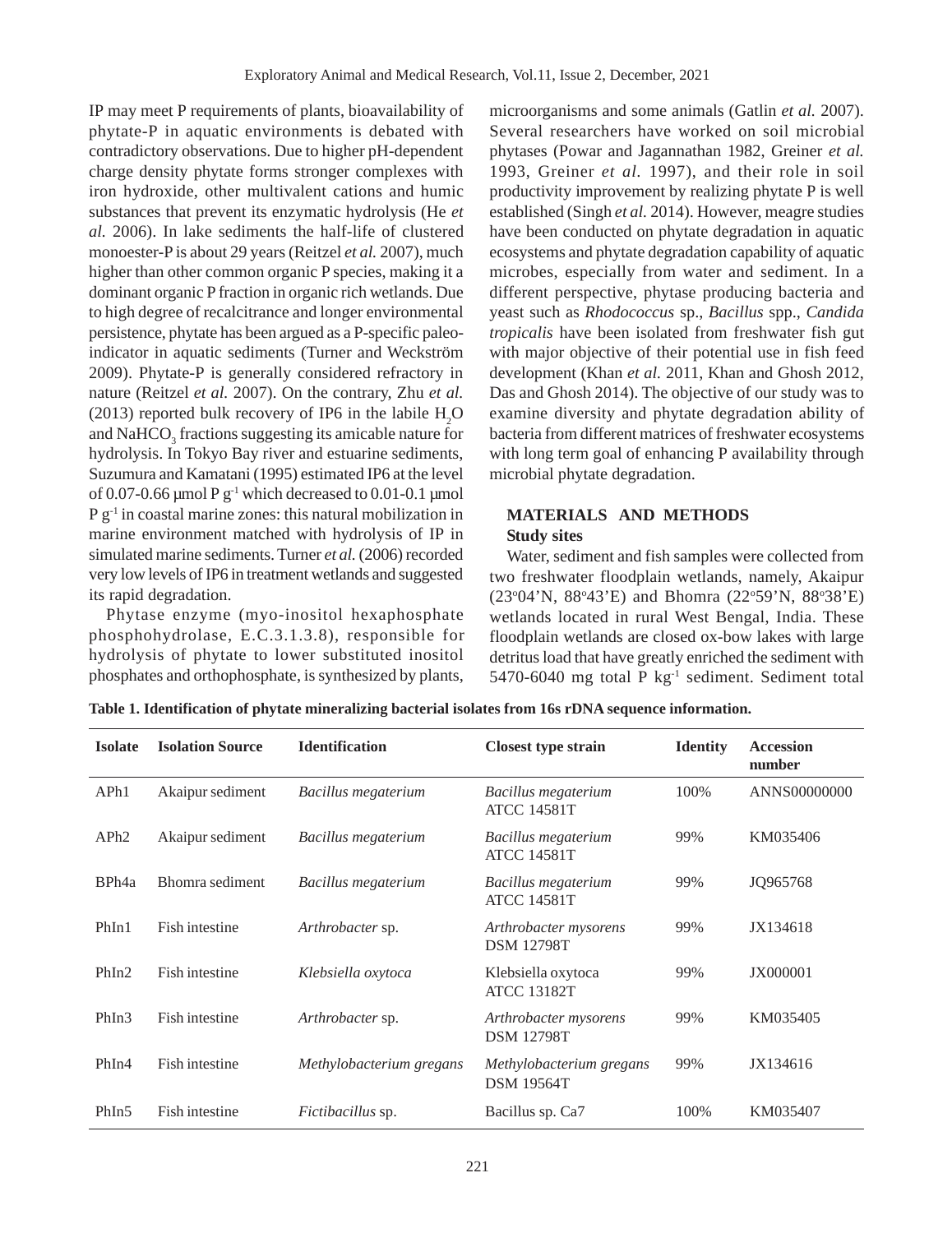organic carbon (TOC) contents were high,  $2.95 \pm 0.09$  % and  $4.1 \pm 0.2$  % in Akaipur and Bhomra wetlands respectively, and macrophyte derived detritus forms an important autochthonus food source to the fish population (Samanta *et al*. 2015). Heavy macrophyte production and washings from surrounding agricultural fields are the major sources of nutrients and organic matter inputs into the wetlands; the wetlands receive meager amounts of domestic wastes and no city sewage. Fish species *viz.*, *Labeo rohita*, *Catla catla*, *Cirrhinus mrigala*, and *Hypophthalmichthys molitrix* are stocked in moderate density in these wetlands without any supplementary feeding. Top layers (0-14 cm depth) of bottom sediments from different sampling points in wetlands were collected using Ekman dredge; water samples were taken from 0.5m depth. From each sampling point one litre of water and 1.5-2 kg of sediment samples were collected in sterile plastic containers and brought to the laboratory within 2 hours. *Cirrhinus mrigala*, a detritivore species, was chosen to study the phytase activity of gut bacteria. Live *C. mrigala*, weighing between 750 and 1200 g, were netted from the wetlands, individually packed in plastic bags and transported to the laboratory under ice cover.

#### **Isolation of phytate mineralizing bacteria (PMB)**

Five grams of each sediment sample and aseptically dissected intestinal contents of individual fish were homogenized in sterile saline (0.85%) solution following Maitra *et al*. (2015). One hundred microlitres of the 10% (w/v) suspension, sample water and their dilutions (10 fold dilutions in 0.85% saline) were plated by spread plate method on to phytate screening medium (also called PMB medium here) containing phytate as the sole source of phosphorus  $[10 \text{ g }]^{-1}$  D-glucose,  $4 \text{ g }]^{-1}$  Na- phytate,  $5 \text{ g }]^{-1}$  $^{1}$ NH<sub>4</sub>NO<sub>3</sub>, 0.5 g l<sup>-1</sup> KCl, 0.5 g l<sup>-1</sup> MgSO<sub>4</sub>.7H<sub>2</sub>O, 0.01 g l<sup>-1</sup> FeSO<sub>4</sub>.7H<sub>2</sub>O, 0.01 g l<sup>-1</sup> MnSO<sub>4</sub>.H<sub>2</sub>O and 15 g l<sup>-1</sup> agar, pH 7.0] (Kerovuo et al. 1998). Following incubation at 30°C for 7 days, representative phytate degrading colonies with clear zone of halo around them were picked up, restreaked on PMB agar for presumptive confirmation of phytate degradation, and finally given passages on to Reasoner's 2A  $(R_2A)$  agar for pure culture isolation.

## **Quantitative phytate mineralization by bacterial strains**

The phytase activity of the bacterial isolates was measured following Yanke *et al.* (1998). Briefly, bacteria were grown in phytate screening broth for 72 h at 30°C, centrifuged at  $10,000 \times g$  for 10 minutes at 4°C and filtered through 0.22 µm membrane filters. Cell free culture broth was used for mineralization assay using 0.2% w/v sodium phytate as substrate in 0.1 M Na-acetate buffer (pH 5.0) at 39°C. After 30 minutes of incubation, reaction was terminated with 5% (w/v) trichloroacetic acid, and orthophosphate content in the supernatant was measured by the molybdate-blue method (Murphy and



#### **Fig. 1. Phytase activity of the bacterial isolates from wetland ecosystems.**

(Strains isolated from Akaipur wetland sediment are named with 'APh', those from Bhomra wetland sediment are named with 'BPh', those from water are named as either "AWPh' or 'BWPh', and those from fish intestine are named with 'PhIn').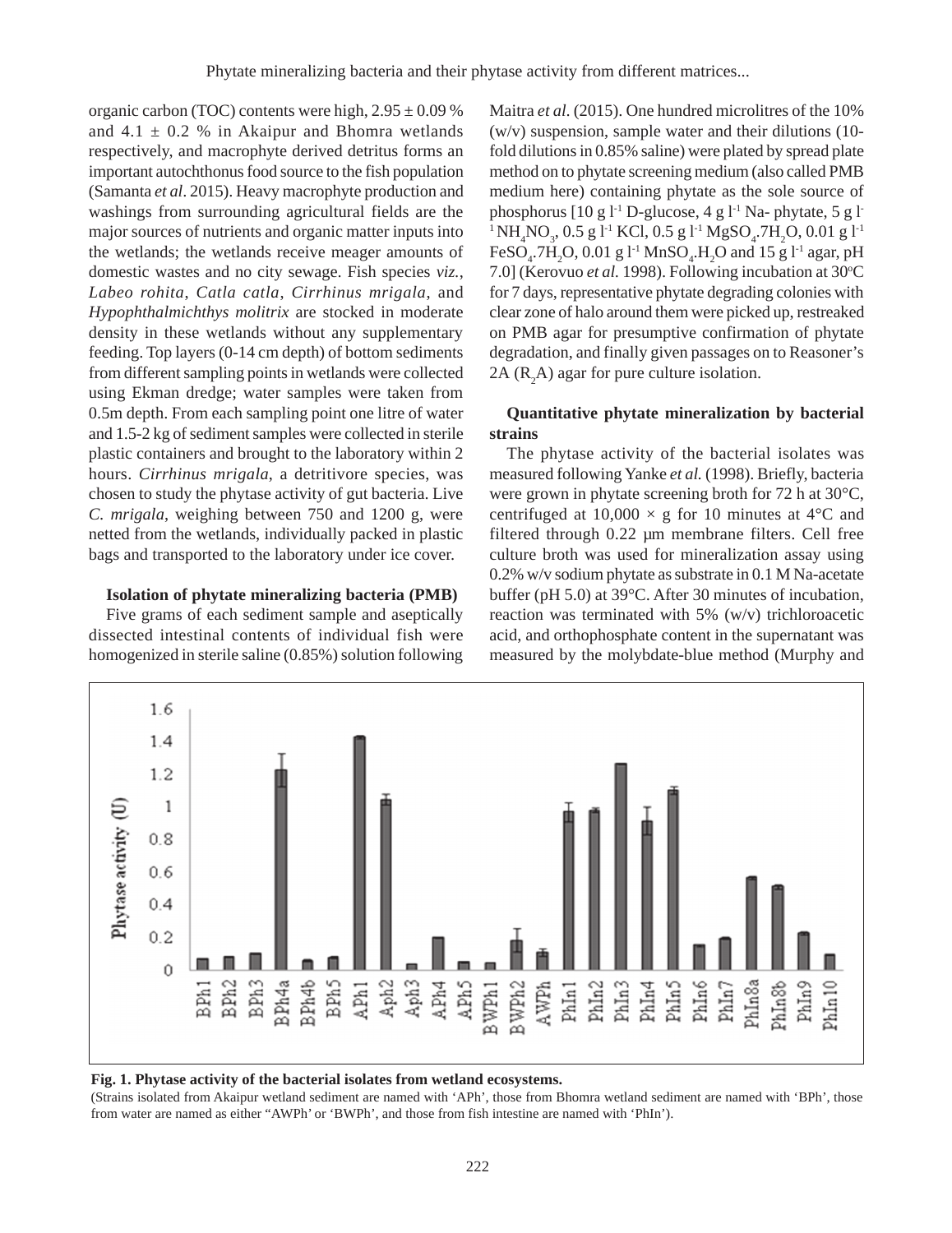Riley 1962). Uninoculated medium served as negative control. One phytase unit  $(U)$  was defined as 1  $\mu$ g of inorganic phosphorus released per 1 ml of culture filtrate per 1 min.

## **pH optima of phytase activity**

Since bacteria from different matrices were tested where pH ranged from around 4 in fish gut to 5.79-7.61 in water and sediment, the optimum pH for phytase activity of prominent phytate mineralizing strains was determined at pH 3-7. Briefly, cells were grown for 5 days and cell-free culture broth, prepared by centrifugation and filtration as mentioned above, were tested for phytase activity following Yanke *et al.* (1998) at pH 3-7 in 0.1 (M) citrate buffer (pH 3-5), 0.1 (M) acetate buffer (pH 5, 6) and 0.1 (M) Tris HCl buffer (pH 6, 7) using 0.2% w/v Na-phytate as a substrate. The time and temperature conditions for obtaining pH optima were kept similar to enzyme assay stated earlier.

## **Identification of bacteria**

PMB with prominent phytase activity (activity  $>0.9$ ) U) were identified by PCR amplification and sequencing of 16S rDNA as per Maitra *et al.* (2015). Bacterial Genomic DNA was extracted using GenElute™ Bacterial genomic DNA Kit (SIGMA- Aldrich) from a fresh pure culture colony grown on nutrient agar, and the gene for 16S rRNA was amplified by polymerase chain reaction

(PCR) using bacterial universal primers 8F (5´- AGAGTTTGATCCTGGCTCAG-3´) and U1492R (5´- GGTTACCTTGTTACGACTT-3´) following cycle condition of 95° C for 1 minute, followed by 30 cycles of 95° C for 30 seconds, 57° C for 30 seconds and 72° C for 2 minutes, and a final extension at 72° C for 5 minutes. The PCR reaction mix consisted of 0.2  $\mu$ M of each primer, 10 µM of each deoxynucleotides, 1.5 mM of MgCl2, 10X PCR buffer and 0.5 U of Taq DNA polymerase (Invitrogen). The PCR amplicons were separated and visualized in 1% agarose gel, purified using QIAquick® gel extraction kit (Qiagen) and sequenced by Sanger method. The nucleotide sequences were verified for quality by Sequence Scanner v1.0 software (Applied Biosystems, Inc., US), checked for chimera using Bellerophon (http://comp-bio.anu.edu.au/bellerophon/ bellerophon.pl) and forward and reverses sequences were aligned with codon code aligner (Codon Code Corporation, US) to form contigs which were compared with synonymous sequences using nucleotide BLAST program (Altschul *et al.* 1997) in GenBank, Ribosomal Database Project (RDP), and Greengenes (http:// greengenes.lbl.gov). The closest match of phylogenetic affiliation was used to assign the sequenced strains to specific taxonomic groups. A phylogenetic tree of the identified bacteria and their type strains, SSU sequences of which were obtained from Taxon passports, was prepared using the Maximum Likelihood method in



**Fig. 2. pH optima of phytase activity of the prominent phytate mineralizing strains.**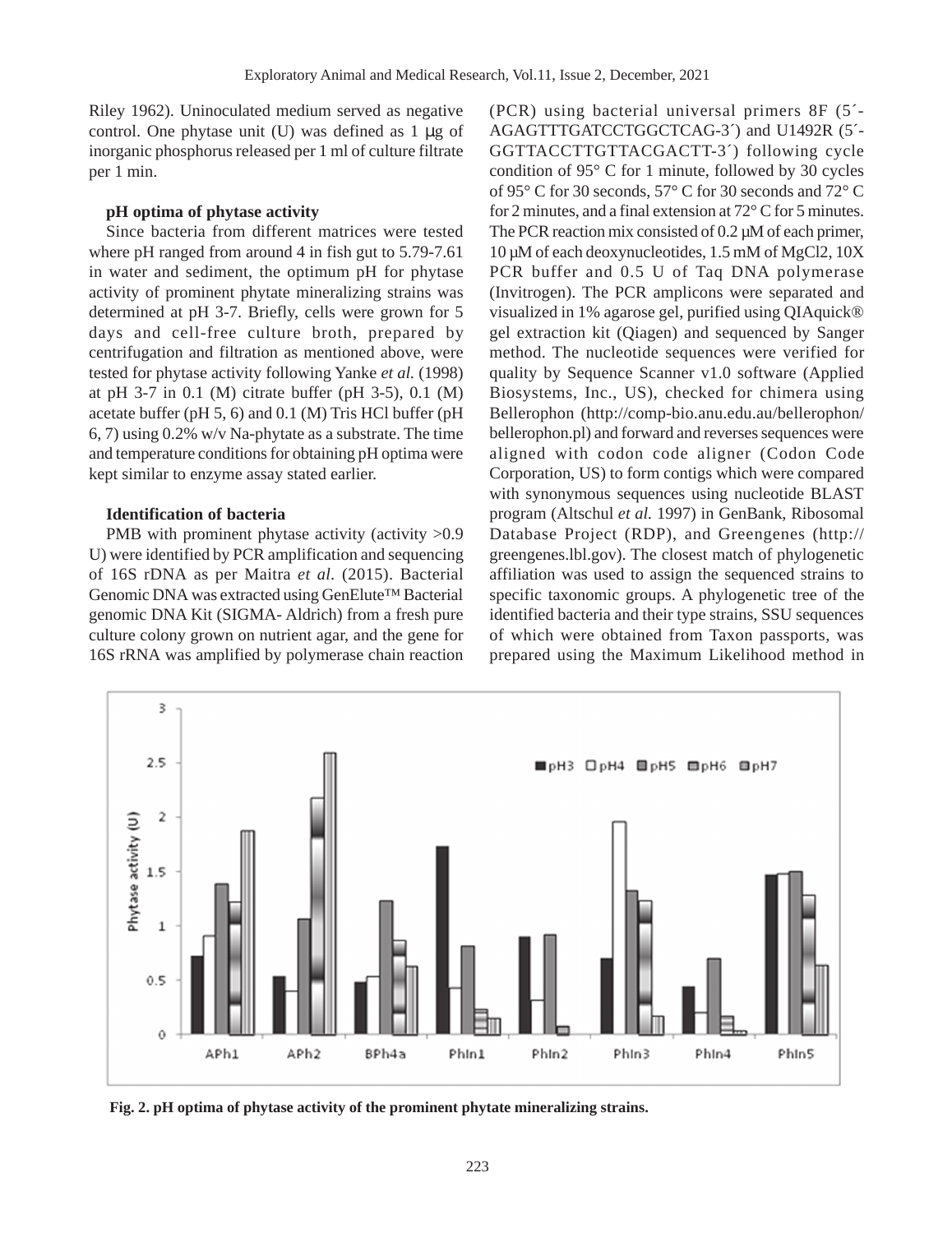

**Fig. 3. Phylogenetic tree showing the relationship among PMB and their closest type strains.**

[The tree with the highest log likelihood (-2435.15) is shown. Distance matrix was calculated by Tamura-Nei model and Bootstrap analysis was calculated with 1000 replicates bootstrap].

MEGA7 (Kumar *et al*. 2016), following Tamura-Nei model (Tamura and Nei 1993). The distance matrix was calculated by γ distribution method and bootstrap analysis with 1000 replicates was used to test the phylogeny (Felsenstein 1985).

#### **Statistical analysis**

Phytase activities of the bacterial isolates are presented as mean  $\pm$  S.E. Difference in phytase activity among the isolates were examined by one sample t-test using SAS Enterprise Guide (4.2).

#### **RESULTS AND DISCUSSION**

## **Phytate mineralizing bacteria from different freshwater matrices**

Following primary culture, a large number of colonies developed on plates for all the sediment and fish intestinal contents, but a few colonies developed for water samples. Representative colonies with prominent zone of clearing around them were primarily selected for further study. Thus, a total of 25 strains of PMB (11 strains from fish gut, 11 from sediments and 3 from water samples) were isolated from the wetlands.

## **Quantitative phytate mineralization by bacterial strains**

Phytate mineralization study conducted in acetate buffer, pH 5.0, using Na-phytate as the P source showed that the strains from water, sediment and fish had low to moderate activity, ranging between 0.046 U and 1.427 U (Fig. 1). The enzyme activities of the strains isolated from fish gut  $(0.635\pm0.129 \text{ U})$  were significantly higher than those from sediment (0.398±0.164 U) and water sources  $(0.112 \pm 0.039)$  U). The bacteria isolated from Akaipur wetland sediment had insignificantly higher activity  $(0.552 \pm 0.287 \text{ U})$  than those from Bhomra sediment (0.269±0.191 U). *Bacillus megaterium* from sediments had the highest activity among all the strains.

#### **pH optima of phytate degradation**

Phytase activity of selected strains were tested at different pH ranging from pH 3 to pH 7 to determine the pH optima. Results showed that pH optima of different strains varied. While most of the fish gut isolates were effective in phytate degradation at pH 3-4, majority of the sediment isolates did so at pH 7 (Fig. 2). The enzyme activity of the fish gut bacteria was the lowest at pH 7.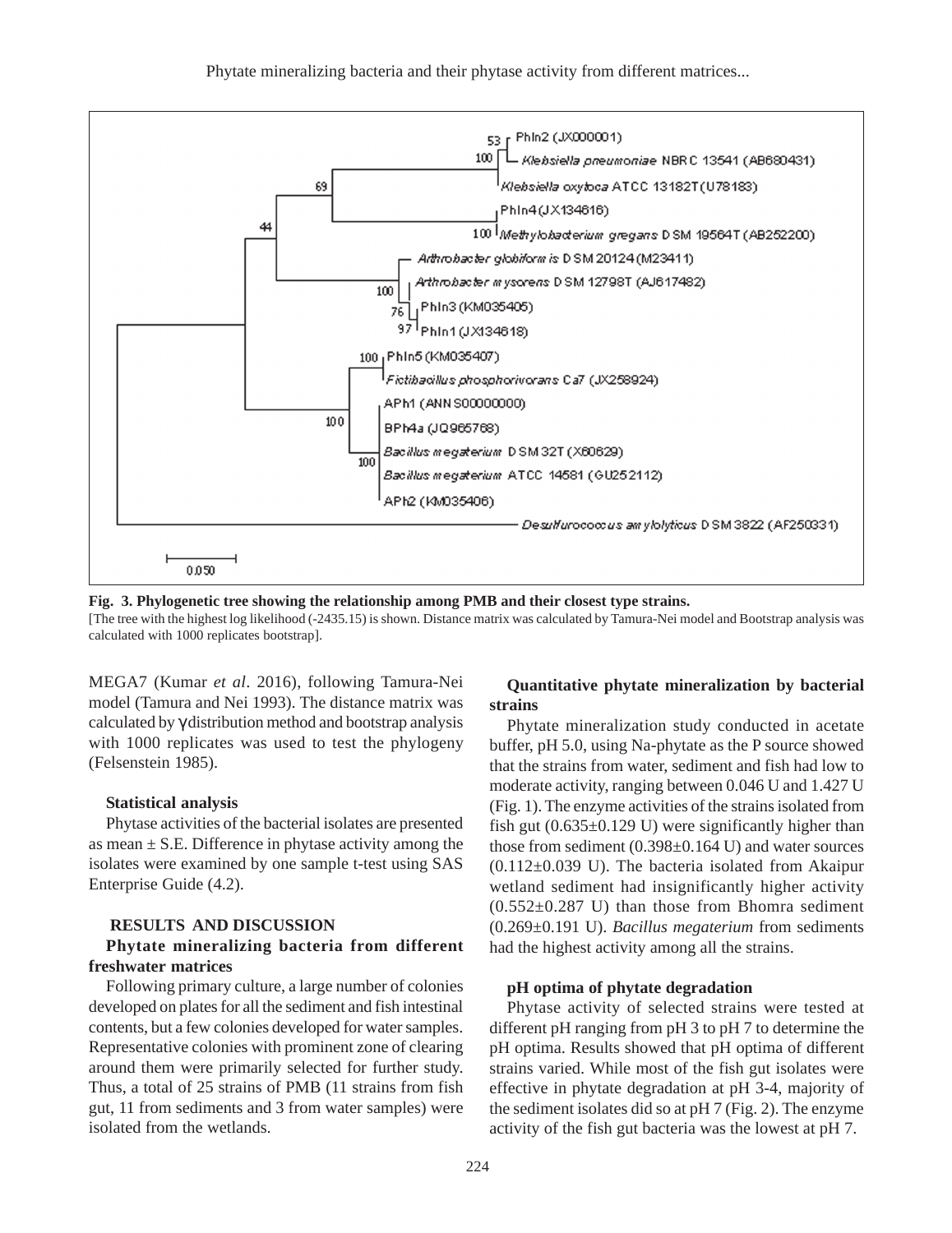### **Identification of selected bacteria and phytase genes**

The bacterial strains belonged to diverse groups, from Gram positive *Bacillus* to Gram negative *Klebsiella*, distributed among *Alphaproteobacteria*, *Gammaproteobacteria*, *Actinobacteria* and *Firmicutes*. The identified PMB were *Bacillus megaterium* from wetland sediments and *Arthrobacter* sp., *Klebsiella oxytoca*, *Methylobacterium gregans*, and *Fictibacillus* sp. from fish gut (Table 1, Fig. 3).

Phytate often forms complexes with other soil components that reduce its accessibility to enzyme hydrolysis (Lung and Lim 2006). However, phytate in wetlands shows relatively higher solubility and degradability (Lim *et al.* 2007). Suzumura and Kamatani (1995) observed complete hydrolysis of IP in 40 days period under anaerobic condition and partial hydrolysis in aerobic conditions in simulated marine sediments with potential to fortify the overlying water with P for primary producers. Although the exact mechanism of higher oxidation of phytate in marine environments remains unclear, reducing environments typical of wetland soils favour iron dissolution and may cause enhanced solubility of metal-bound-phytate for microbial hydrolysis (Turner *et al.* 2002). In a study of 28 freshwater wetlands of varied climatic, hydrogeomorphic and vegetation types Chessman *et al.* (2014) concluded that IP6 level in sediment is a result of biogeochemical conditions including Fe or Al oxides and redox state of the ecosystem that govern its stabilization and turnover. Thus, organic P present in sediment is amenable to hydrolysis by microbial processes. The present study showed presence of phytate mineralizing bacteria suggesting that many microbes were capable of utilizing phytate as a nutrient source in aquatic environments. More number of bacteria, which also showed higher phytate mineralization activity, was isolated from fish gut and sediment probably due to higher substrate availability in these niches, as compared to those from water.

Out of 137 phytate degrading colonies primarily selected, 25 were studied further based on their detectable phytate degradation on culture plates. Although 25 strains theoretically represent only a small proportion of huge microbiota in wetlands ecosystems, identification revealed that the strains belonged to various distantly related genera (Fig. 3) and might represent major taxonomic classes of phytate degrading bacteria present in the studied wetland ecosystems.

Among the isolates, sediment bacteria had an average phytase activity of 0.398±0.164 U, with insignificantly higher activity of the isolates from Akaipur than those from Bhomra for undefined reasons. *Bacillus megaterium* was identified as an important sediment bacterium with phytase activity 1.04-1.43U, which was higher than those of intestinal isolates. Aquatic bacteria have been found to produce phytase earlier, however, since its pH optima were pH 2.5 and 5.0 it was doubted whether the enzyme would be significant in phytate turnover in natural waters having slightly acidic or alkaline pH (Klotz 1991). Unlike the fish gut bacteria having optimum phytase activity at low pH, pH optima of sediment bacterium *Bacillus megaterium* in present study, were pH5 and pH7. Yoon *et al.* (1994) and Demirkan *et al.* (2014) had also observed neutral to alkaline pH optima for soil *Bacillus* strains. The sediment pH  $5.89\pm0.03$  in Akaipur and  $7.43\pm0.04$  in Bhomra wetlands were within the favorable ranges for phytase activity of *Bacillus*, implying that the bacterium might play significant roles in P cycling in floodplain wetlands with near neutral pH, high total organic carbon and total P contents. P is an essential element determining trophic state of aquatic ecosystems. Microbial degradation of sediment InP might thus enhance available P levels for uptake by algae.

*Bacillus* as a promising phytase producer in aquatic system was also evident in the work of Das and Ghosh (2013), who reported an activity of 2.31 U in *Bacillus subtilis* isolated from *C. mrigala* gut. In our study, unlike water and sediment isolates which showed wide range of phytase activity from 0.046-1.428 U, the average activity of fish gut isolates were higher, probably due to bottom feeding nature of the fish species studied that exposed it to higher levels of detritus phytate leading to selection of high activity microbiome in gut. Among the phytate degraders from gut, *Arthrobacter* sp. had the highest activity. However, the phytate mineralization activities of all our isolates were low (0.07 - 1.27 U), in comparison to 1.03-2.33 U activity of the phytate degrading bacteria described earlier from gut of cultured carps (Roy *et al*. 2009, Khan *et al*. 2011, Khan and Ghosh 2012). Presence of a diverse bacterial species with moderate phytase activity might liberate a significant amount of available P for fish.

The PMB having prominent activity were identified to a number of Gram positive and Gram-negative genera and species, with *Bacillus megaterium* as the prevalent bacterium in freshwater sediment. Earlier studies identified *Bacillus licheniformis*, *B. atrophaeus* and *B. subtilis* as major phytase producers in gut of freshwater fish species like *Labeo rohita*, *Gudusia chapra* and *L. bata* (Roy *et al.* 2009, Khan and Ghosh 2012). Askarian *et al.* (2012) isolated *Bacillus subtilis*, *Bacillus thuringiensis*, *Bacillus cereus* and other *Bacillus* sp. from gastro-intestinal tract of Atlantic salmon. However, in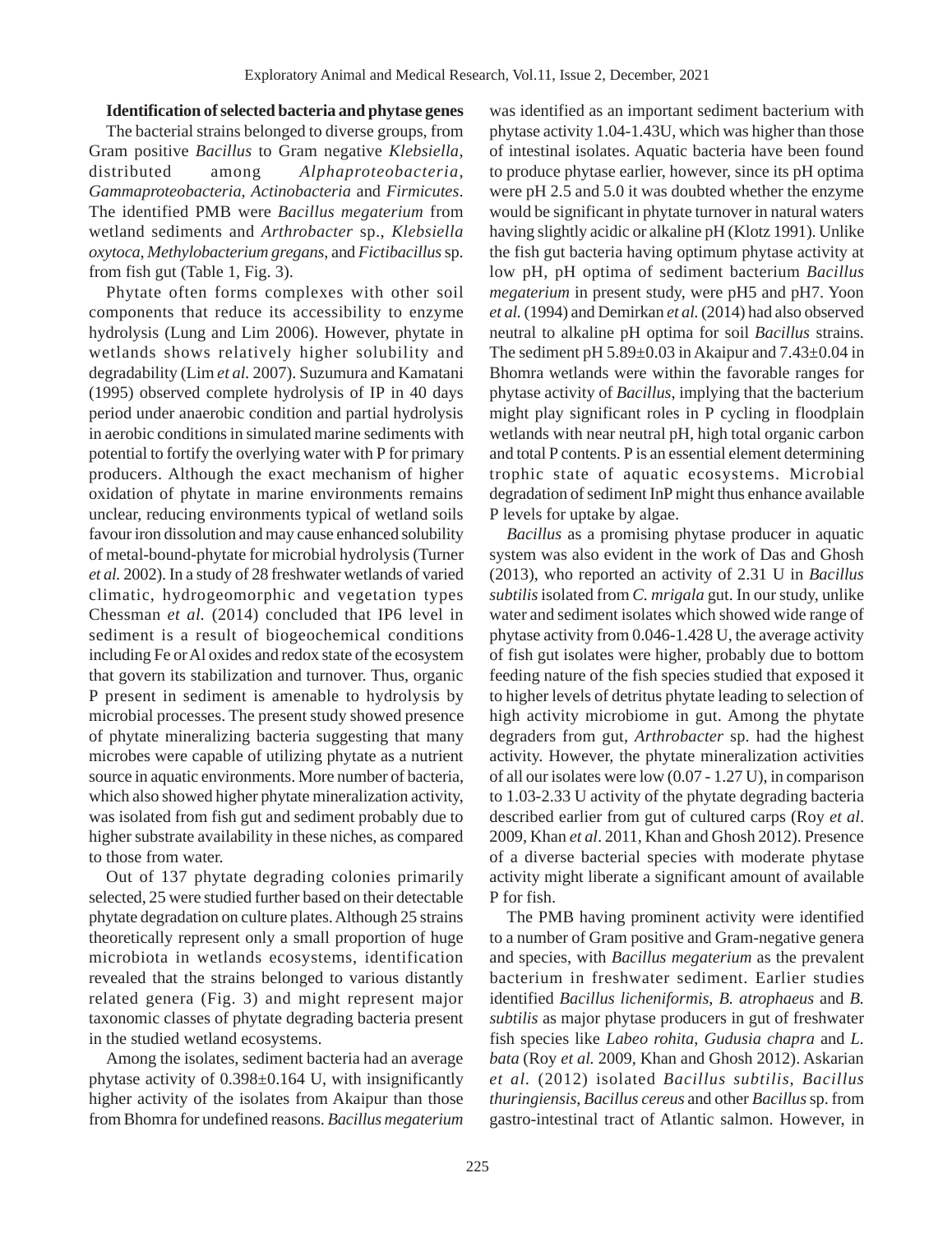this study, PMB from gut of detrivorous fish *C. mrigala* were identified as *Arthrobacter* sp., *Klebsiella oxytoca*, *Methylobacterium gregans* and *Fictibacillus* sp. Several other workers also reported such niche specific bacterial distribution*. Rhodococcus* sp. was isolated from *Labeo catla* by Khan *et al.* (2011). Phytase producing *Bacillus subtilis*, *Acinetobacter* sp., *Bacillus thuringiensis*, *Bacillus cereus*, *Bacillus* sp. and *Brochothrix* sp. have been isolated from Atlantic salmon, *Salmo salar* and Atlantic cod (Askarian *et al.* 2012) and we hypothesize this as fish species-specific and niche-specific differences in distribution of different phytate degrading microbiota in the aquatic environment. Occurrence and higher activity of *Bacillus megaterium* in sediment in this study and other *Bacillus* species in fish gut in earlier studies suggest that members of the genus *Bacillus* might have potential applications in phytate degradation in aquaculture. *Bacillus licheniformis*, *Bacillus subtilis* and *Bacillus megaterium* are widely used in aquaculture in the form of water probiotics, and this study suggests that they might contribute significantly to sediment phytate degradation and P release. *Klebsiella oxytoca* (Jareonkitmongkol *et al.* 1997) and *Arthrobacter bergei* have been shown to have phytate mineralization property earlier (Hill *et al.* 2007). The UniProt database (http:// www.uniprot.org) also revealed presence of phytase gene in *Arthrobacter* sp. SJCon (Vikram *et al.* 2013). The phytate degrading strain PhIn4 closely matched with *Methylobacterium gregans*, a well-known P solubilizer (Jayashree *et al.* 2011, Agafonova *et al.* 2013); UniPort database of complete genome sequence of two *Methylobacterium* spp. [*Methylobacterium* sp. (strain 4- 46), GenBank accession no. NC010511; *Methylobacterium radiotolerans* strain JCM 2831, GenBank accession no. NC010505] (Marx *et al.* 2012) revealed presence of phytase genes in these bacteria. Strain PhIn5 displayed 100% similarity with *Fictibacillus nanhaiensis* strain JSM 082006 and *Fictibacillus phosphorivorans* strain Ca7, and low similarities (98%) with both *Bacillus arsenicas* (Shivaji *et al.* 2005) and *Bacillus barbaricus*. However, Greengenes (http:// greengenes.lbl.gov) revealed a 100% similarity only with *Bacillus* sp. str. JSM 082006, and both Greengenes and RDP did not show the presence of any genus named *Fictibacillus*. *Bacillus* sp. str. JSM 082006 which was later identified as *Bacillus nanhaiensis* (Chen *et al.* 2011), has recently been reclassified into a new genus *Fictibacillus* (Glaeser *et al.* 2013). Thus, we identified the strain as *Fictibacillus* sp. The genus *Fictibacillus* have been detected with phytate mineralizing as well as P solubilizing activity (Maitra *et al*. 2015) possibly for the

first time. Overall, *Bacillus* and *Arthrobacter* were found to be the major P solubilizers in freshwater ecosystems.

### **CONCLUSION**

The enzyme phytase has found wide applications to enhance feed digestibility and nutrient availability in animal husbandry. However, pre-treatment of plant-based feed ingredients with phytase or its dietary supplementation in fisheries sector is limited. Use of phytate degrading bacteria for nutrient release in aquaculture systems is also very meager, largely due to scanty information on sediment phytate contents and bacteria that can degrade it. The present work has identified a substantial microbial diversity with higher phytate degrading ability of *Arthrobacter* sp. in fish gut and *Bacillus megaterium* in floodplain wetlands sediments. Close relationships between optimum pH of phytase enzyme activity and pH of the ecosystem of the bacterial isolates suggest potential phytate degradation by the bacteria in their respective niches. Besides enhancing P availability in fish gut, microbial phytate mineralization might play an important role in P cycling and availability in these nutrient rich floodplain wetlands.

### **ACKNOWLEDGEMENT**

The work was supported by ICAR funded AMAAS Network project on Microbial phosphorus transformations in inland open waters.

## **REFERENCES**

Agafonova NV, Kaparullina EN, Doronina NV, Trotsenko YA (2013) Phosphate-solubilizing activity of aerobic methylobacteria. Microbiology 82(6): 864-867.

Altschul SF, Madden TL, Schäffer AA, Zhang J, Zhang Z *et al.* (1997) Gapped BLAST and PSI-BLAST: a new generation of protein database search programs. Nucleic Acids Res 25(17): 3389-3402.

Askarian F, Zhou Z, Olsen RE, Sperstad S, Ringø E (2012) Culturable autochthonous gut bacteria in Atlantic salmon (*Salmo salar* L.) fed diets with or without chitin. Characterization by 16S rRNA gene sequencing, ability to produce enzymes and *in vitro* growth inhibition of four fish pathogens. Aquaculture 326-329: 1-8.

Bairagi A, Sarkar Ghosh K, Sen SK, Ray AK (2002) Duckweed (*Lemna polyrhiza*) leaf meal as a source of feedstuff in formulated diets for rohu (*Labeo rohita* Ham.) fingerlings after fermentation with a fish intestinal bacterium. Bioresource Technol 85: 17-24.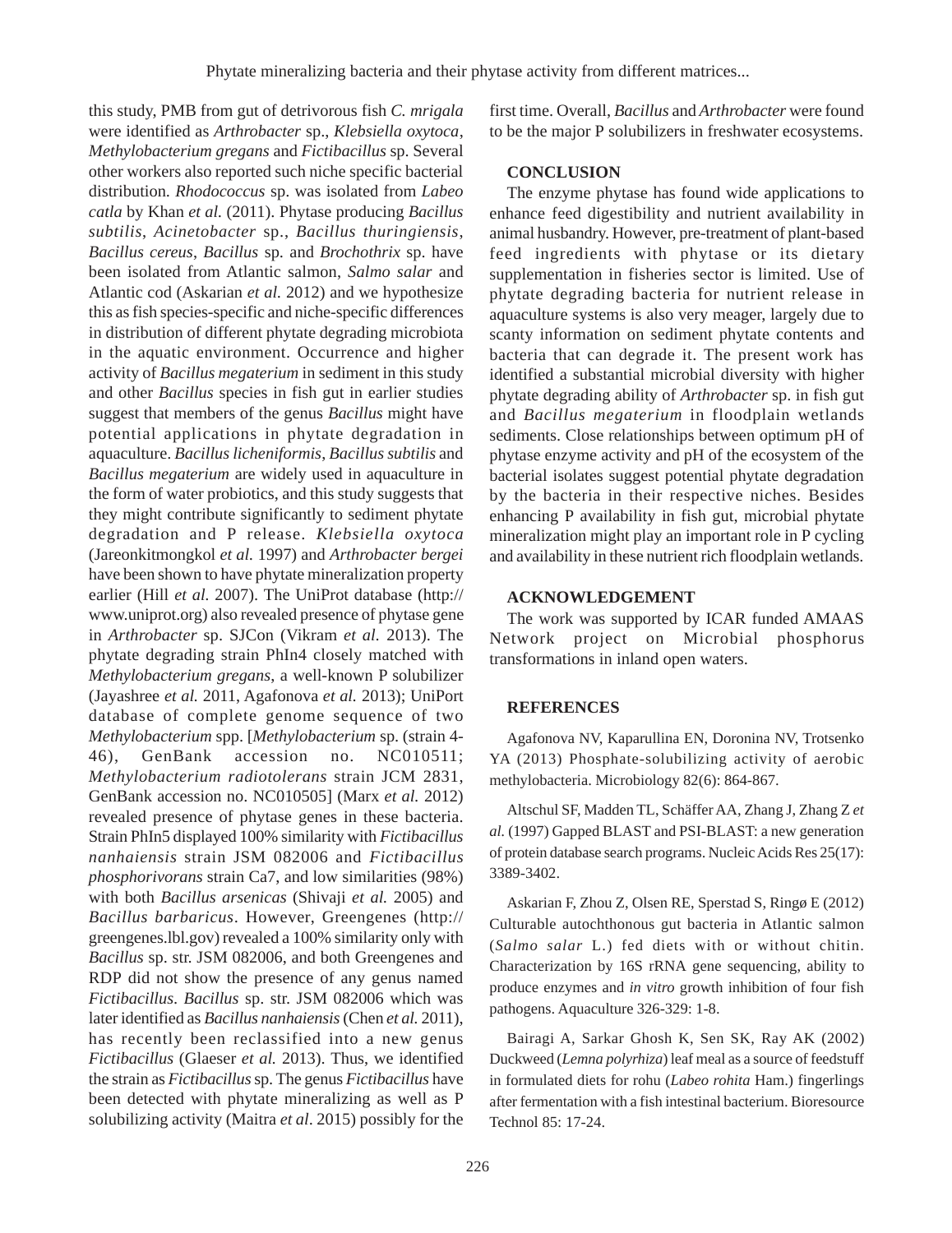Bello F, Salami-Jaji JI, Sani I, Abdulhamid A, Musa Fakai F (2013) Evaluation of some anti-nutritional factors in oil-free white *Sesamum indicum* L. seed cake. Int J Food Nutr Safety 4: 27-33.

Chen YG, Zhang L, Zhang YQ, He JW, Klenk HP *et al.* (2011) *Bacillus nanhaiensis* sp. nov., isolated from an oyster. Int J Syst Evol Microbiol 61(4): 888-893.

Chessman AW, Turner BL, Reddy KR (2014) Forms of organic phosphorus in wetland soils. Biogeosciences 11: 6697- 6710.

Das P, Ghosh K (2013) Evaluation of phytase-producing ability by a fish gut bacterium, *Bacillussubtilis* subsp. *subtilis*. J Biol Sci 13(8): 691-700.

Demirkan E, Baygin E, Usta A (2014) Screening of phytate hydrolysing *Bacillus* sp. isolated from soil and optimization of the certain nutritional and physical parameters on the production of phytase. Turk J Biochem 39: 206-214.

Felsenstein J (1985) Confidence limits on phylogenies: an approach using the bootstrap. Evolution 39: 783-791.

Gatlin III DM, Barrows FT, Brown P, Dabrowski K, Gaylord TG *et al.* (2007) Expanding the utilization of sustainable plant products in aquafeeds: a review. Aquacult Res 38(6): 551-579.

Glaeser SP, Dott W, Busse HJ, Kämpfer P (2013) *Fictibacillus phosphorivorans* gen. nov., sp. nov. and proposal to reclassify *Bacillus arsenicus*, *Bacillus barbaricus*, *Bacillus macauensis*, *Bacillus nanhaiensis*, *Bacillus rigui*, *Bacillus solisalsi* and *Bacillus gelatini* in the genus *Fictibacillus*. Int J Syst Evol Microbiol 63(8): 2934-2944.

Greiner R, Haller E, Konietzny U, Jany KD (1997) Purification and characterization of a phytase from *Klebsiella terrigena*. Arch Biochem Biophys 341: 201-206.

Greiner R, Konietzny U, Jany KD (1993) Purification and characterization of two phytases from for *Escherichia coli*. Arch Biochem Biophys 303: 107-113.

Hill JE, Kysela D, Elimelech M (2007) Isolation and assessment of phytate-hydrolysing bacteria from the DelMarVa Peninsula. Environ Microbiol 9(12): 3100-3107.

Jareonkitmongkol S, Ohya M, Watanabe R, Takagi H, Nakamori S (1997) Partial purification of phytase from a soil isolate bacterium, *Klebsiella oxytoca* MO-3. J Ferment Bioengineer 83(4): 393-394.

Jayashree S, Vadivukkarasi P, Anand K, Kato Y, Seshadri S (2011) Evaluation of pink-pigmented facultative methylotrophic bacteria for phosphate solubilization. Arch Microbiol 193: 543- 552.

Kerovuo J, Lauraeus M, Nurminen P, Kalkkinen N, Apajalahti J (1998) Isolation, characterization, molecular gene cloning, and sequencing of a novel phytase from *Bacillus subtilis*. Appl Environ Microbiol 64: 2079-2085.

Khan A, Ghosh K (2012) Characterization and identification of gut-associated phytase-producing bacteria in some freshwater fish cultured in ponds. Acta Ichthyolog Pisc 42(1): 37-45.

Khan A, Mandal S, Samanta D, Chatterjee S, Ghosh K (2011) Phytase-producing *Rhodococcus* sp. (MTCC 9508) from fish gut: A preliminary study. Proceed Zool Soc 64(1): 29-34.

Klotz RL (1991) Cycling of phosphatase hydrolysable phosphorus in streams. Can J Fish Aquat Sci 48: 1460-1467.

Kumar S, Stecher G, Tamura K (2016) MEGA7: Molecular evolutionary genetics analysis version 7.0 for bigger datasets. Mol Biol Evol 33: 1870-1874.

Lim BL, Yeung P, Cheng C, Hill JE (2007) Distribution and diversity of phytate-mineralizing bacteria. ISME J 1: 321-330.

Lott JNA, Ockenden I, Raboy V, Batten GD (2000) Phytic acid and phosphorus in crop seeds and fruits: A global estimate. Seed Sci Res 10: 11-33.

Lung SC, Lim BL (2006) Assimilation of phytate phosphorus by the extracellular phytase activity of tobacco (*Nicotiana tabacum*) is affected by the availability of soluble phytate. Plant Soil 279: 187-199.

Maitra N, Bandopadhyay C, Samanta S, Sarkar K, Sharma AP *et al.* (2015) Isolation, identification and efficacy of inorganic phosphate solubilizing bacteria from oxbow lakes of West Bengal, India. Geomicrobiology J 32(8): 751-758.

Marx CJ, Bringel F, Chistoserdova L, Moulin L, Haque MFU *et al.* (2012) Complete genome sequences of six strains of the genus *Methylobacterium*. J Bacteriol 194(17): 4746-4748.

Murphy J, Riley J (1962) A modified single solution method for the determination of phosphate in natural waters. Anal Chim Acta 27: 31-36.

Paraskova JV, Jørgensen C, Reitzel K, Pettersson J, Rydin E *et al.* (2015) Speciation of inositol phosphates in lake sediments by ion-exchange chromatography coupled with mass spectrometry, inductively coupled plasma atomic emission spectroscopy, and <sup>31</sup>P NMR spectroscopy. Anal Chem 87(5): 2672-2677.